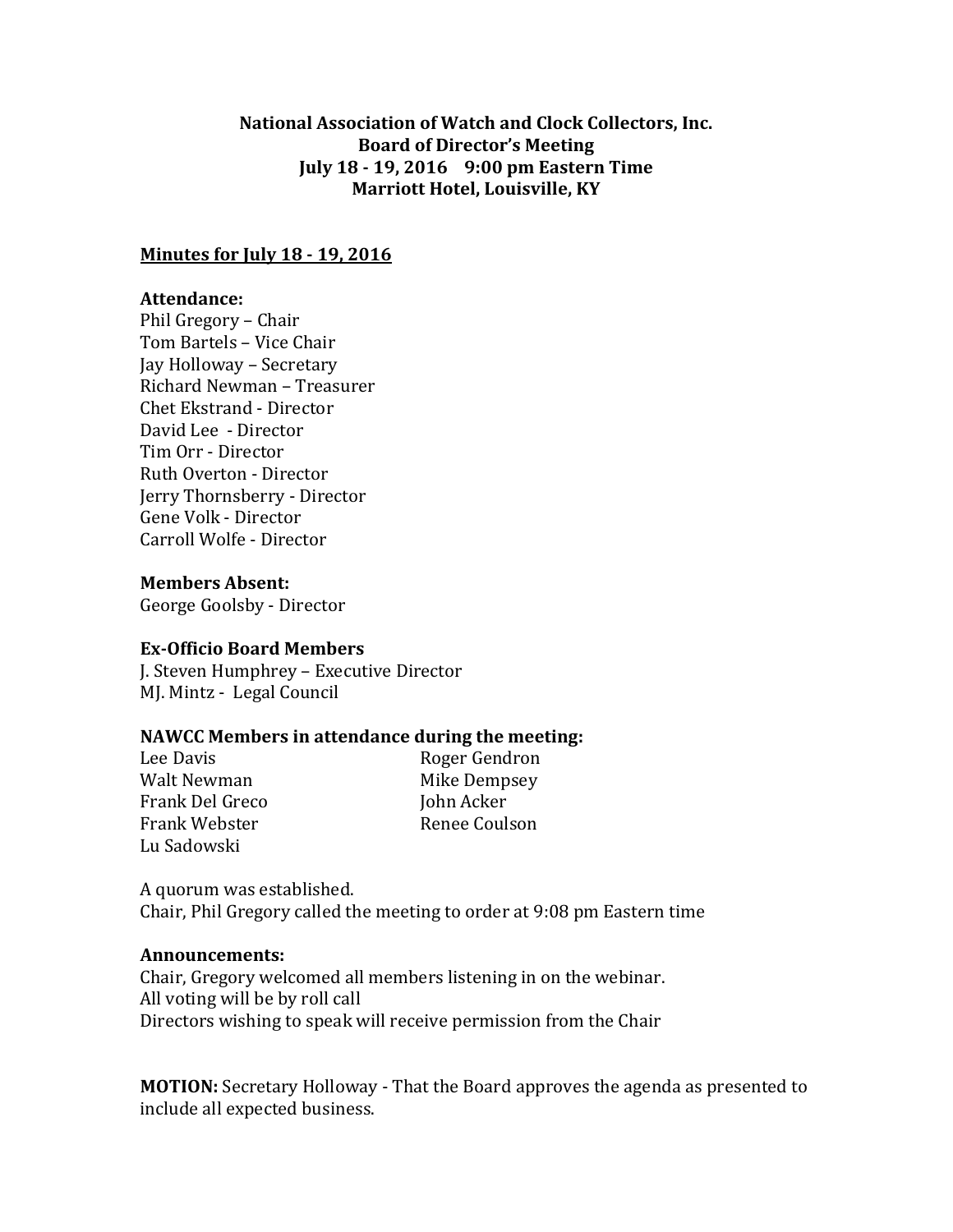Motion by: Holloway Second by: Lee Yeah: Bartels, Ekstrand, Gregory, Holloway, Lee, Newman, Orr, Overton, Thornsberry, Volk, Wolfe Nay: None Abstain: None Absent: Goolsby Motion: Passed

**MOTION:** That the Board approve the minutes of the June 2016 meeting. Motion by: Holloway Second by: Lee Yeah: Bartels, Ekstrand, Gregory, Holloway, Lee, Newman, Orr, Overton, Thornsberry, Volk, Wolfe Nay: None Abstain: None Absent: Goolsby Motion: Passed

Establish the next BOD webinar meeting for September 14, 2016

Establish the next physical meeting in Columbia PA for December 2 & 3, 2016.

**MOTION:** Move that the Board go into Executive Session to discuss personnel matters. Motion by: Holloway Second by: Lee Yeah: Bartels, Ekstrand, Gregory, Holloway, Lee, Newman, Orr, Overton, Thornsberry, Volk, Wolfe Nay: None

Abstain: None Absent: Goolsby Motion: Passed

No action taken in Executive Session

**MOTION:** Move that the meeting be recessed until 8:00 am Eastern Time July 19, 2016. Motion by: Wolfe Second: Lee Yeah: Bartels, Ekstrand, Gregory, Holloway, Lee, Newman, Orr, Overton, Thornsberry, Volk, Wolfe Nay: None Abstain: None Absent: Goolsby Motion: Passed

July 19, 2016 meeting called to order at 8:00 am.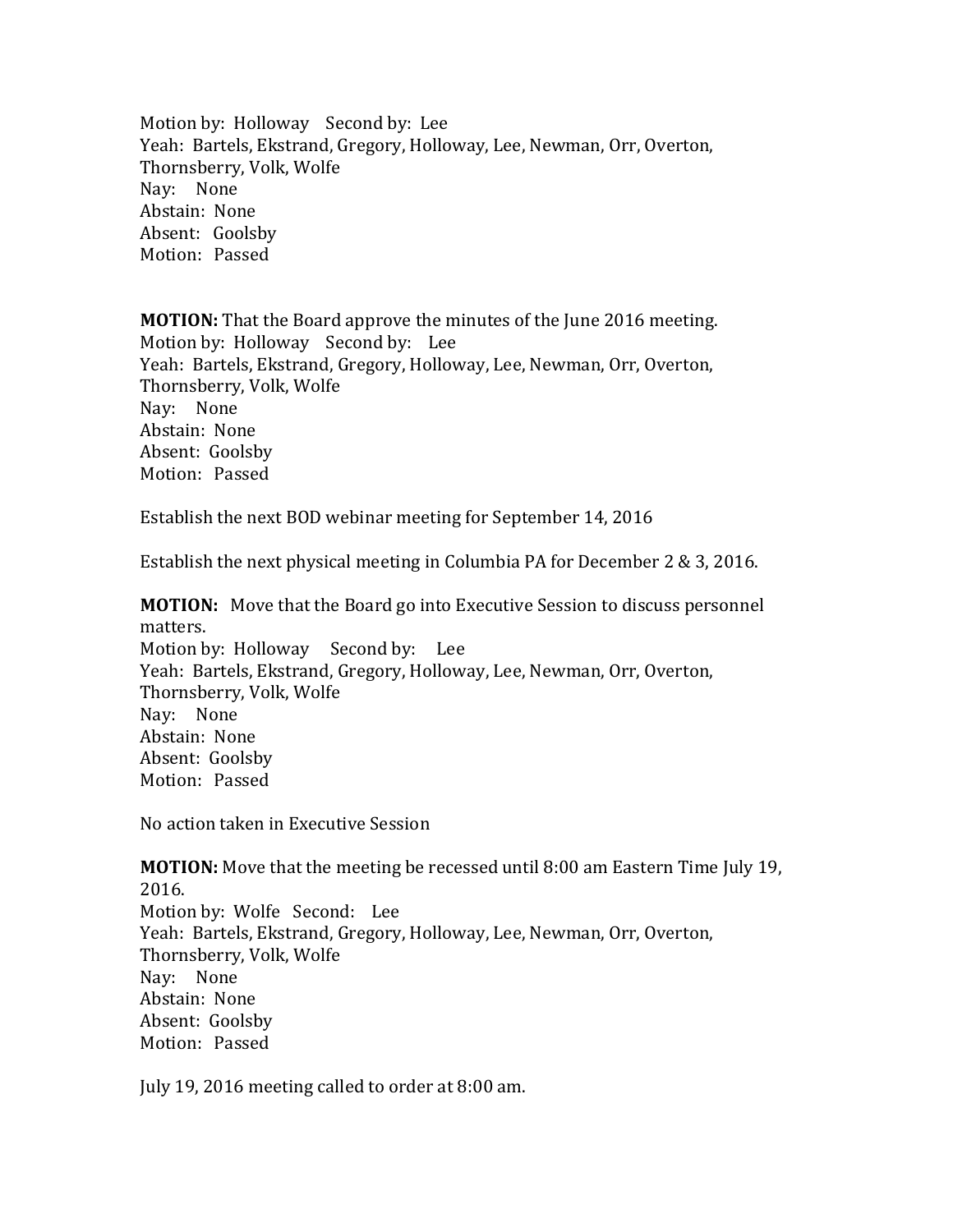**MOTION:** Move that the Executive Director be authorized to pursue the development of a watch publication designed to produce income. Motion by: Volk Second: Newman Yeah: Bartels, Ekstrand, Gregory, Holloway, Lee, Newman, Orr, Overton, Thornsberry, Volk, Wolfe Nay: None Abstain: None Absent: Goolsby Motion: Passed

**MOTION:** Move to accept the 2018 York National budget as presented. Motion by: Overton Second: Wolf Yeah: Bartels, Ekstrand, Gregory, Holloway, Lee, Newman, Orr, Overton, Thornsberry, Volk, Wolfe Nay: None Abstain: None Absent: Goolsby Motion: Passed

**MOTION:** Move that ARTICLE V, Section C, (3) be deleted in its entirety and replaced with the following:

Section C, (3) Education Program

A Coordinator who will have the following committees with chairs shall administer the Education Program: Curriculum, On-line learning, Watch and Clock Traveling Workshops, Programs, and Audio Visual. Each Committee will be composed with a chair that will select the committee members.

- (a) **Curriculum** is responsible to develop the various paths of learning the NAWCC offers.
	- **1.** Review all NAWCC sponsored technical educational courses to provide for excellence in horological training programs offered by the NAWCC.
	- **2.** Identify needs for additional offerings and develop curricula for new courses in conjunction with potential course instructors and based upon attendee feedback from evaluations.
	- **3.** Study means of integrating the various forms of technical education offered through the NAWCC so participants in various offerings are offered similar paths of learning between one form and another (i.e. a Watch and Clock Traveling workshop vs. an onsite course at educational facility in Columbia vs. an online course)
	- **4.** Works with the NAWCC education staff to evaluate instructor's methods of teaching and ensure all technical educational courses are meeting the course objectives and standards of excellence set by the group. Review participant evaluations and feedback.
- (b) **The On-line-learning Committee** is responsible to develop quality online courses.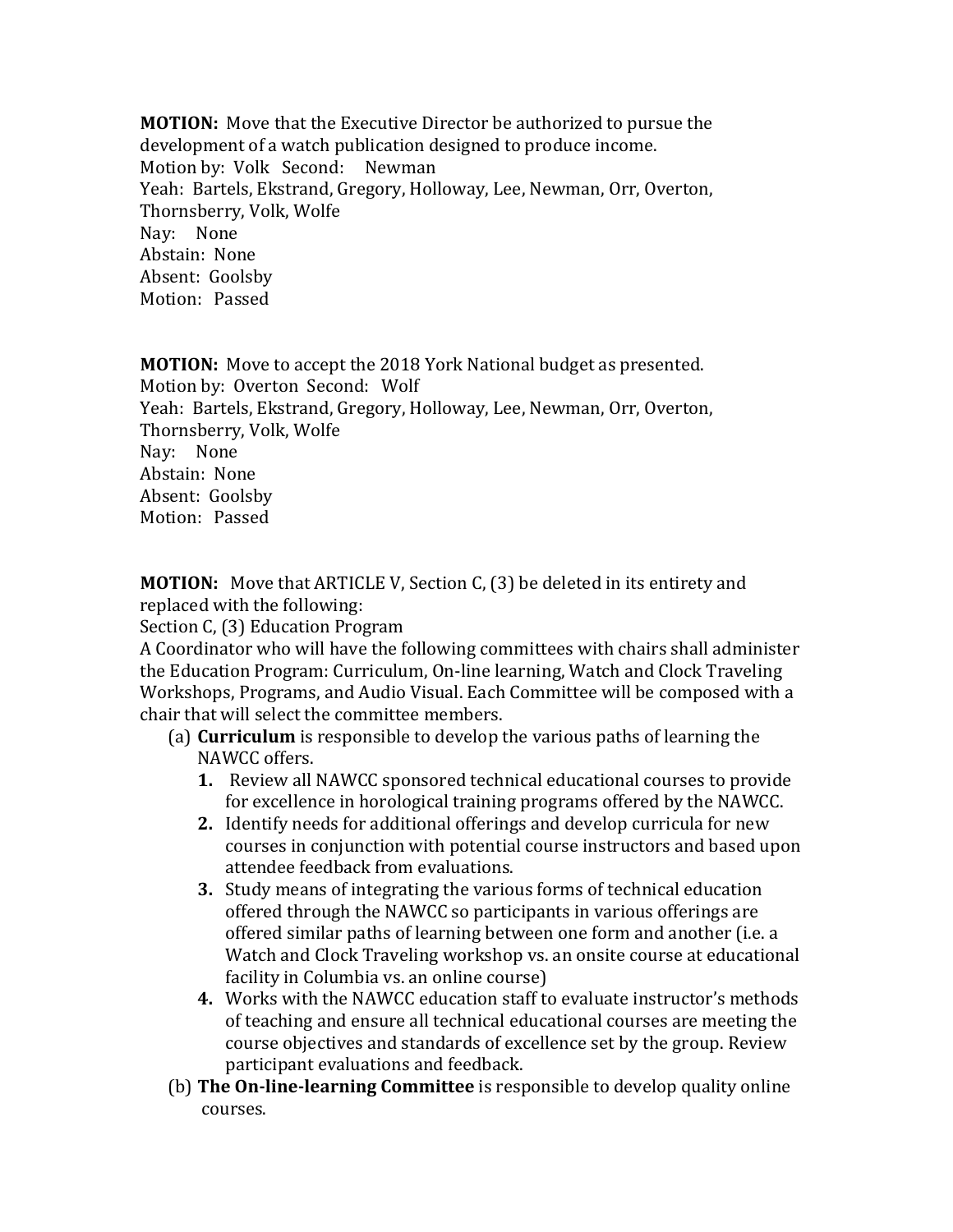- 1. Develop a series of online technical education courses that meet the standards of excellence set by the curriculum and best practices task force in the area of clock and watch repair and are based upon member demand and survey/evaluation results.
- 2. Prepare and/or review the script for each individual course
- 3. Develop the storyboard for each individual course
- 4. Secure the talent/instructor for each individual course
- 5. Prepare any props needed for each individual course
- 6. Coordinate with NAWCC education staff the above activities and the filming/editing of each course
- (c) **Watch and Clock Traveling Workshops Committee** is to provide technical repair and restoration training to those who do not have access to the educational center in Columbia, PA., by training courses developed by the standards and curriculum committee and sponsored/hosted by NAWCC chapters at local locations.
	- 1. Responsible for the day to day operation of the Watch and Clock Traveling Workshop Program
	- 2. Appoints a Watch and Clock Traveling Workshop administrator to coordinate workshop dates, assign an instructor and send each student the course requirements. The Administrator also emails each student a course outline, the required student tool list, a list of vendors where tools can be purchased, information on the movement needed in class, and a reading reference list. The administrator also gathers evaluations from attendees for future course planning and instructor evaluations.
	- 3. Appoints a lead instructor/evaluator to train and evaluate instructors of the program
	- 4. Recruit, train, and evaluate instructors for the program
	- 5. Maintain records of tool kits/update kits as necessary
	- 6. Make recommendations to the curriculum and best practices task force for revisions/additions to the program
	- 7. Work with the NAWCC education staff and marketing staff to promote courses both internally to members/chapters and externally to potential members where workshops are scheduled
- (d) **Program Committee** is to cultivate non-technical Horological
	- programs for usage by the NAWCC for educational purposes.
	- 1. Maintain and recruit members for the Speaker's Bureau
	- 2. Develop yearly schedule of online speakers on topics related to nontechnical horological education.
		- 2. Assist the local convention committee and symposium committee in the recruitment of horological speakers for these events.
		- 3. Obtain signed releases from all recorded program content owners, to enable archiving, publication, and usage by NAWCC for educational purposes. Specific policies, procedures, and responsibilities will be incorporated in the committee's operating procedures.
	- 5. Assist chapters in program development if requested
- (e) **Audio Visual Committee** is responsible to capture and edit programs for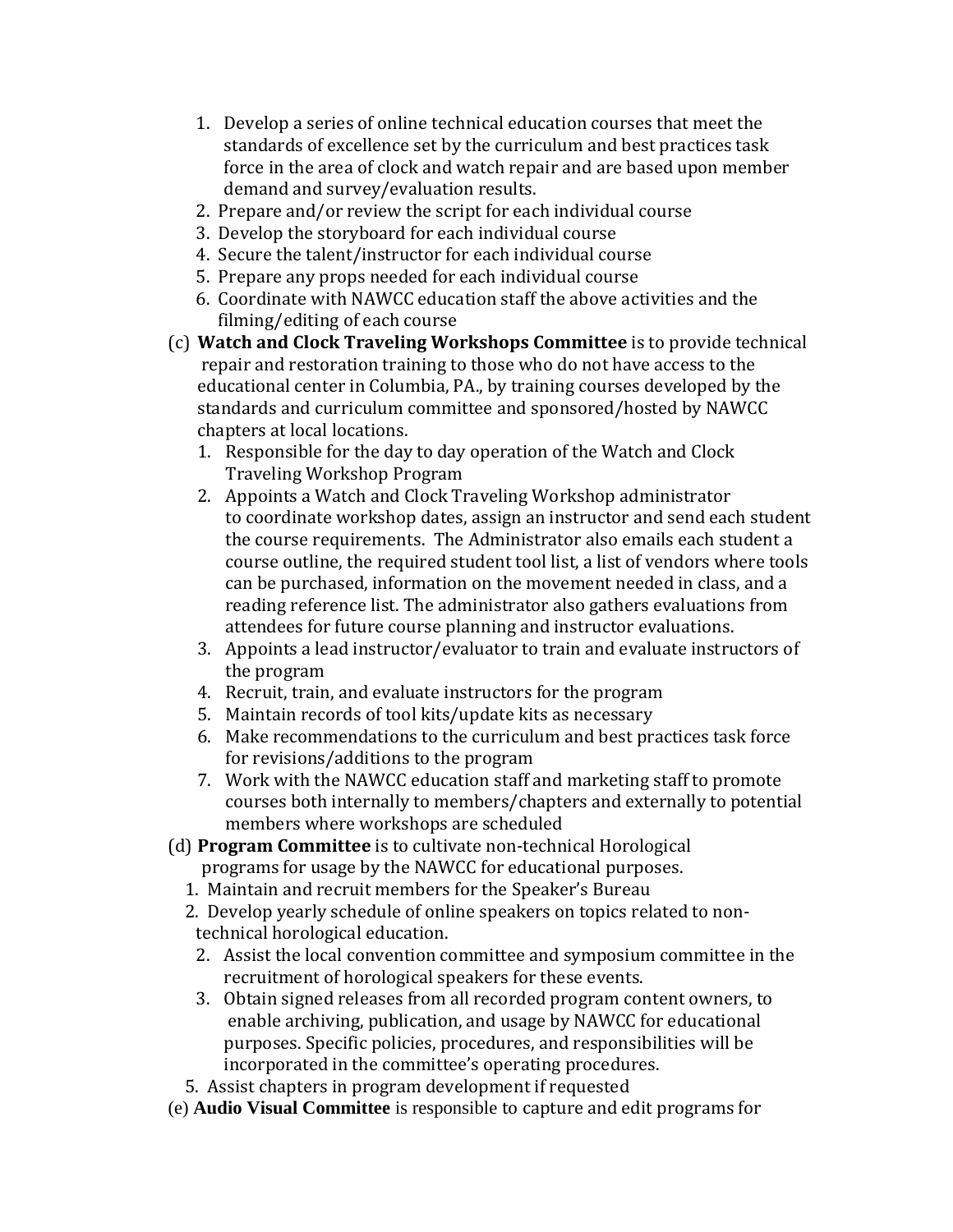usage by the NAWCC for educational purposes.

- 1. Capture of programs presented at national conventions and the symposiums. Coordinate with the national and symposium committees with respect to the timing of the programs to facilitate recording as many programs as possible.
- 2. Capture of suitable programs presented at regional meetings, when committee members and equipment are available.
- 3. All captured programs are to be recorded digitally and a master recording archived.
- 4. Develop standards for editing programs and edit recorded programs captured at NAWCC meetings, conventions, and symposium to those standards. Review these standards periodically as advances in technology change and may make current standards outdated
- 5. See that copies in current lending formats are given to the NAWCC library to be made available for lending purposes. Where program owners have authorized, some programs will be converted to a format suitable for online streaming from the NAWCC website.
- 6. Obtain signed releases from all program content owners, to enable archiving, publication, and usage by NAWCC for educational purposes.

Motion by: Holloway Second: Bartels Yeah: Bartels, Ekstrand, Gregory, Holloway, Lee, Newman, Orr, Overton, Thornsberry, Volk, Wolfe Nay: None Abstain: None Absent: Goolsby Motion: Passed

**MOTION:** Move that all mentions of the "Field Suitcase Workshop(s) in The Standing Rules ARTICLE II, Section 1, ARTICLE V, Section 3, and ARTICLE VII, Section 1 be replaced with ""Watch and Traveling Workshops". Motion by: Holloway Second: Bartels Yeah: Bartels, Ekstrand, Gregory, Holloway, Lee, Newman, Orr, Overton, Thornsberry, Volk, Wolfe Nay: None Abstain: None Absent: Goolsby Motion: Passed

**MOTION:** Move that the Board of Directors adopt the following resolution: Whereas NAWCC staff and member Patti Gable has made extraordinary and outstanding contributions to and for the benefit of NAWCC, Therefore, be it now resolved that the Board of Directors of the National Association of Watch and Clock Collectors expresses its sincere appreciation and gratitude to Patti Gable for her exemplary service to horology and the NAWCC.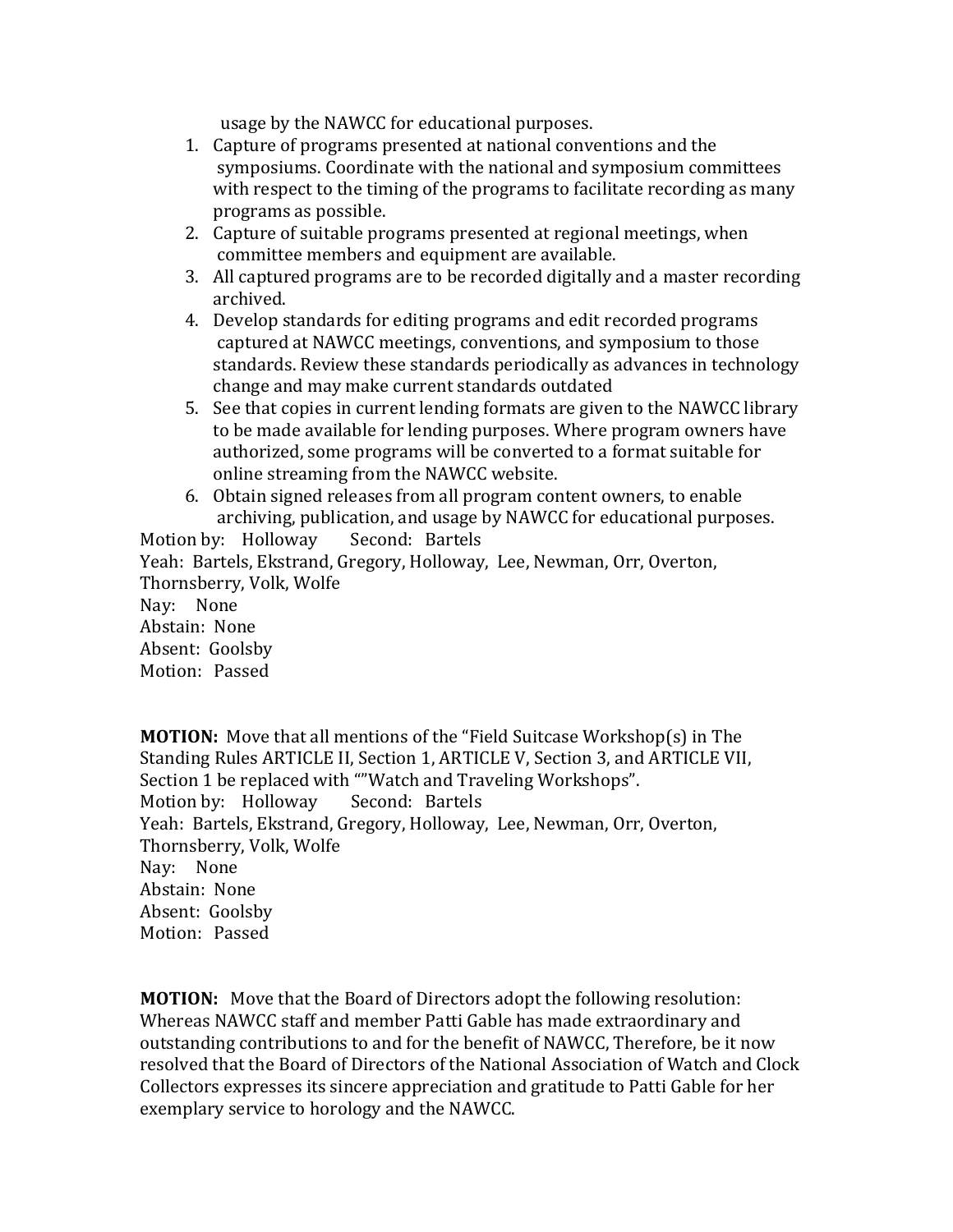Motion by: Holloway Second: Bartels Yeah: Bartels, Ekstrand, Gregory, Holloway, Lee, Newman, Orr, Overton, Thornsberry, Volk, Wolfe Nay: None Abstain: None Absent: Goolsby Motion: Passed

**MOTION:** Move that the FY 2016 NAWCC Audit Report as prepared by Ross Buehler Falk and Company, LLP, be accepted. Motion by: Bartels Second: Thornsberry Yeah: Bartels, Ekstrand, Gregory, Holloway, Lee, Newman, Orr, Overton, Thornsberry, Volk, Wolfe Nay: None Abstain: None Absent: Goolsby Motion: Passed

**MOTION:** Move that a promotional first year full year membership be offered through NAWCC Business Associates at the rate of \$52. Motion by: Orr Second: Bartels Yeah: Bartels, Ekstrand, Gregory, Holloway, Lee, Newman, Orr, Overton, Thornsberry, Volk, Wolfe Nay: None Abstain: None Absent: Goolsby Motion: Passed

**Motion:** Move that the Board adopt the following resolution: WHEREAS NAWCC member Adam Harris has made extraordinary contributions to the benefit of NAWCC, through donations to the Association and its Museum, time and exceptional effort in the cause of horological science, curation of exhibits at the NAWCC Museum, and the creation of seminars advancing horological education, THEREFORE, BE IT NOW RESOLVED that the Board of Directors of the National Association of Watch and Clock Collectors expresses its sincere appreciation and gratitude to Adam Harris for his exemplary service to horology and the NAWCC. Motion by: Orr, Second by: Lee Yeah: Bartels, Ekstrand, Gregory, Holloway, Lee, Newman, Orr, Overton, Thornsberry, Volk, Wolfe Nay: None Abstain: None Absent: Goolsby Motion: Passed